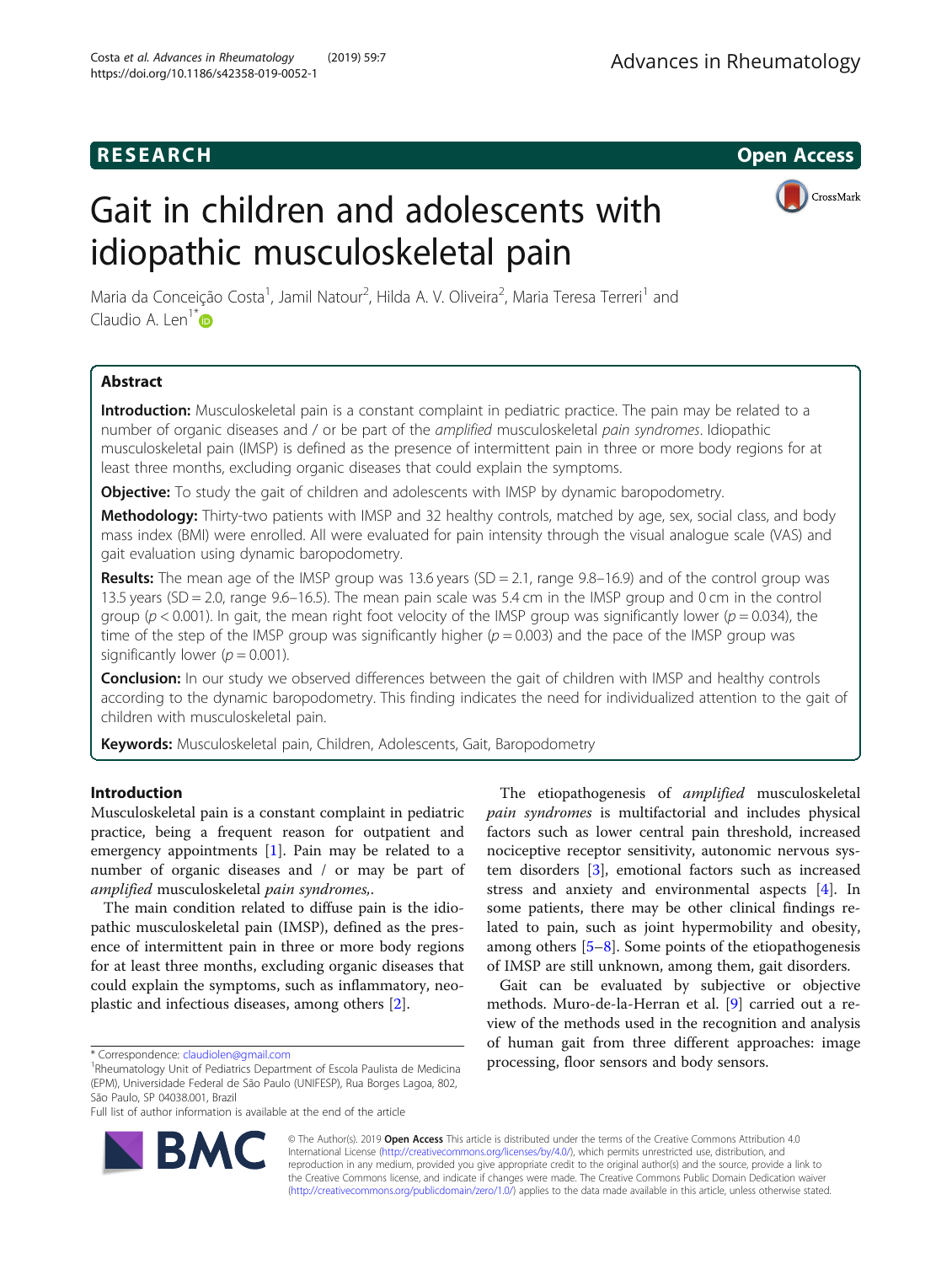In a study using body sensors of adults with fibromyalgia and controls (Locomotrix, Centaure Metrix, France), Auvinet et al. observed that gait may be slowed and the number of strides may be decreased in patients with pain [[10](#page-5-0)]. These aspects should be taken into account in the daily clinical approach, since aerobic physical activities are part of the therapeutic arsenal [[11\]](#page-5-0). However, according to our knowledge, there are no published studies on possible gait changes in children with IMSP.

Dynamic baropodometry is an objective method of gait evaluation and allows the identification of a series of abnormalities, since it automatically recognizes the right and left feet, records all steps, and stipulates the closest average step. It also allows you to view all recorded steps and force curves overlapping. Its use is not associated with any discomfort for patients. Although used for the evaluation of the gait of patients with musculoskeletal disorders, such as rheumatoid arthritis [[12\]](#page-5-0) and plantar fasciitis [[13](#page-5-0)], this method has not yet been used for gait evaluation in patients with amplified musculoskeletal pain syndromes, whether adults or children.

Therefore, our proposal was to carry out a study on the characteristics of the gait of children and adolescents with IMSP, through dynamic baropodometry, a modern method capable of providing information still unknown up to this date.

#### Material and methods

Study design Cross-sectional and observational study.

# **Patients**

The sample consisted of patients with diffuse IMSP between the ages of 10 and 16, of both genders, consecutively selected in the outpatient clinic of musculoskeletal pain, of which 164 patients with IMSP were followed regularly. Inclusion criteria were: 1) diagnosis of IMSP according to the Malleson criteria [\[2](#page-5-0)], which include the presence of three or more episodes of musculoskeletal pain in a period of three months; and 2) outpatient follow-up time of at least six months. The exclusion criterion was: 1) presence of scoliosis or organic disease in which pain could be a symptom.

The control group consisted of apparently healthy children and adolescents, with no complaint of musculoskeletal pain. Controls were family members and / or friends of patients, or those enrolled in a recreation center for children and adolescents, matched by age, gender, nutritional status, socioeconomic level [[14\]](#page-5-0) and school level with patients. The controls were invited through direct or telephone contact with their parents / legal guardians.

This study was approved by the Research Ethics Committee of the local institution. All subjects or parents signed an informed consent form.

# Study procedures

All subjects underwent a three-step process: clinical evaluation, performed by a qualified pediatric rheumatologist, to verify the inclusion and exclusion criteria, questionnaire completion, and gait evaluation.

## **Demographics**

We collected demographic data from individuals who were weighed and measured, without shoes and with the least amount of clothing.

### Pain measurement

To measure pain, a Visual Analogue Scale (VAS) was used, ranging from 0 (no pain) to 10 cm (maximum intensity pain), according to the last 30 days before the evaluation.

#### Evaluation of gait by dynamic baropodometry

The FootWork Pro, AM cube<sup>®</sup>, Gargas, France marching track, with four platforms (A, B, C, and D), was used for a 196 cm path by 49 cm of active dimension, with a thickness of 4 mm / 5 mm of rubber, polycarbonate coated, weighing  $18$  kg. This track has two sensors per  $2 \text{ cm}^2$ , totaling approximately 16,384 sensors automatically calibrated. The device contains a Footwork Pro software (IST Informatique - Intelligence Service et Technique, France), which automatically recognizes the right and left feet, records all steps and stipulates the closest step to the average. It allows to visualize all the registered steps and the overlap of force curves. This assessment was performed within 30 days after a medical appointment.

In the test, patients and controls walked once for six minutes on the equipment's digital mat.

#### Statistical analysis

The SPSS software version 22.0 was used to perform the statistical analysis of the data. Descriptive statistics (mean, standard deviation, 95% confidence interval) was used to characterize patients and controls. The continuous variables of the two groups were compared by the Student's t-test for variables with normal distribution, and the Mann-Whitney test for variables with a distribution not considered normal. Categorical variables were assessed using the chi-square test.

The level of statistical significance adopted was 5%.

# Results

Thirty-four patients with diffuse IMSP were initially recruited. Two patients refused to participate in the study and were excluded. In the control group 33 individuals were initially recruited included, but one individual was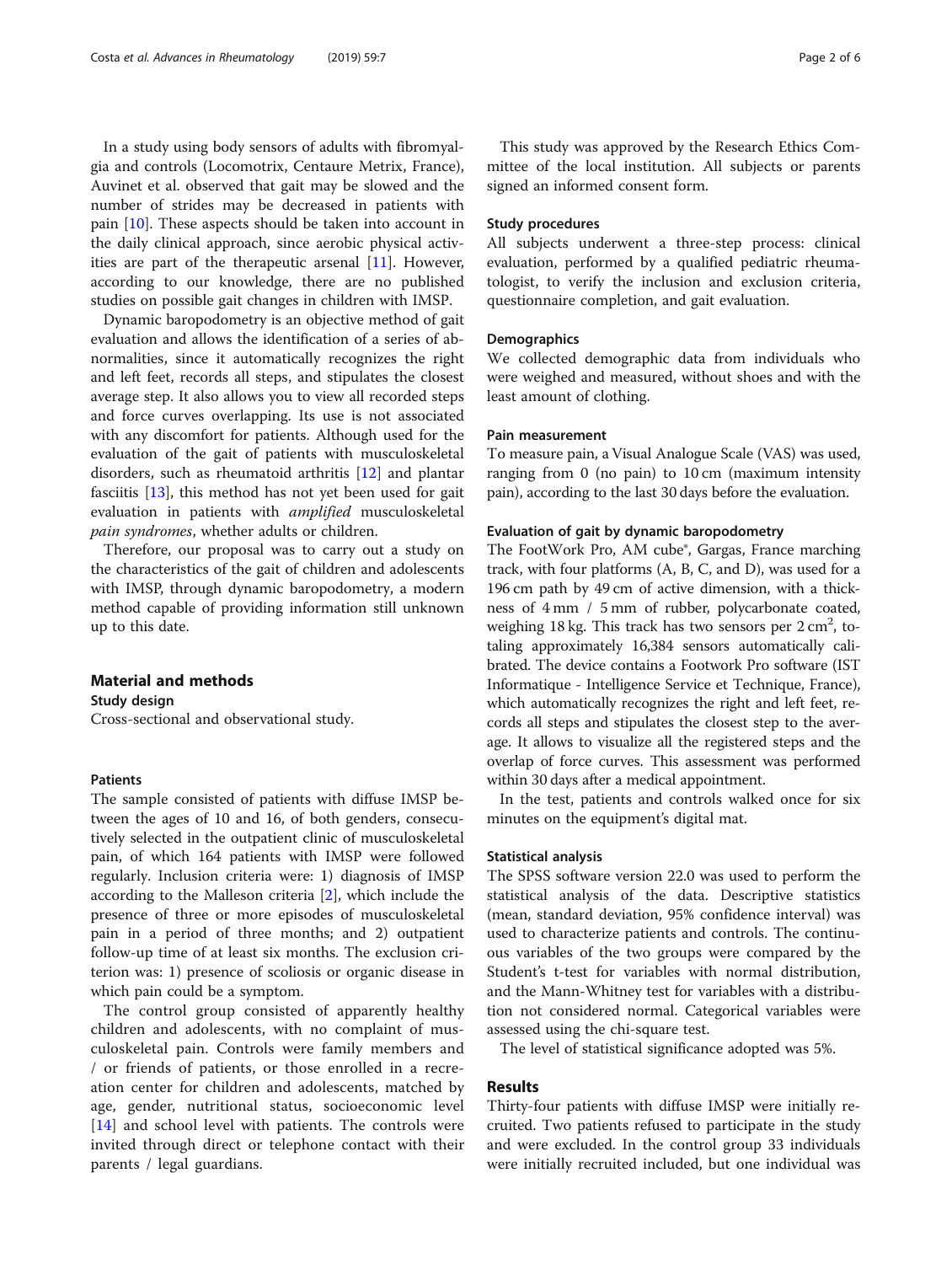excluded for complaint of musculoskeletal pain. Therefore, 32 IMSP and 32 controls were enrolled in the study. Demographic and clinical data are presented in Table 1. It was observed that the sample is homogeneous with respect to age, gender, and body mass index (BMI). The mean age in the IMSP group was  $13.6$  (SD = 2.1) and in the control group was  $13.5$  (SD = 2.0) ( $p = 0.880$ ). There was a prevalence of the female gender (84.4%).

Statistically significant dynamic baropodometry results are shown in Figs. [1,](#page-3-0) [2](#page-3-0) and [3](#page-4-0).

There was a statistically significant difference in the following baropodometry parameters: 1) mean right foot velocity with the IMSP group values lower than those in the control group  $(p = 0.034)$ , 2) step time with IMSP values higher than those of the control group ( $p = 0.003$ ), 3) pace with IMSP values lower than those of the control group  $(p = 0.001)$ . No differences were observed in the following variables: mean left foot velocity(mm/s), mean static right foot pressure (kpa), mean static left foot pressure (kpa), body strength surface on right foot (cm<sup>2</sup>), body strength surface on left foot  $(cm^2)$ , right forefoot load distribution (%); left forefoot load distribution (%); load distribution in the right hindfoot (%); load distribution in the left hindfoot  $(\%)$ ; center of force on the left foot  $(cm^2)$ ; center of force on the right foot  $(cm<sup>2</sup>)$ , and center of force of the body  $(cm<sup>2</sup>)$  (Table [2\)](#page-4-0).

# **Discussion**

Our data show that the gait of children and adolescents with IMSP, evaluated by dynamic baropodometry, is different when compared to healthy children in relation to the mean velocity of the right foot, time of the step, and pace. These results were achieved based on a technology in which sensors are located on a platform that records several aspects of the gait. Since IMSP has a multifactorial etiology, we believe that these changes are part of a complex gear whose final result is a decrease in the patients' quality of life [\[4](#page-5-0)].

The methods used in human gait recognition and analysis are based on image processing and can be classified according to two different approaches: 1) non-portable

Table 1 Demographic and clinical data

|                                        | Study<br>$(n = 32)$ |      | Control    |      |                      |
|----------------------------------------|---------------------|------|------------|------|----------------------|
|                                        |                     |      | $(n = 32)$ |      | p Value              |
| Age (years) (Mean and SD)              | 13.6                | 2.1  | 13.5       | 2.0  | 0.880 <sup>a</sup>   |
| Female Gender (n and %)                | 27                  | 84.4 | 27         | 84.4 | 1.000 <sup>b</sup>   |
| Weight (kg) (Mean and SD)              | 49.9                | 10.8 | 51.2       | 144  | 0.689a               |
| Height (cm) (Mean and SD)              | 156.0               | 8.9  | 155.3      | 10.8 | $0.772$ <sup>a</sup> |
| BMI (kg/m <sup>2</sup> ) (Mean and SD) | 20.43               | 3.82 | 21.05      | 472  | $0.568^{\rm a}$      |
| Pain (cm) (Mean and SD)                | 5.42                | 2.60 |            |      |                      |

<sup>a</sup> – Student's t-test; <sup>b</sup> – chi-square test

sensors (NWS) and 2) portable sensors (WS) [[10\]](#page-5-0). NWS systems require the use of controlled research facilities and rely on sensors that pick up gait data while the patient walks on a catwalk. In contrast, in WS systems, data analysis is performed outside the laboratory, capturing information about human gait during the individual's daily activities. In this specific case, the sensors are coupled in various locations of the locomotor apparatus. There is also a third group of hybrid systems that uses a combination of both methods.

Children and adolescents with gait disorders may experience musculoskeletal pain [[12\]](#page-5-0). However, it is not possible to know if alterations in walking lead to pain or if the presence of pain alters gait.

Wassmer et al. [\[13\]](#page-5-0) evaluated 103 children with gait disorders; in eight there was no apparent cause for this disorder. In these cases, pain was significant, as there was functional impairment and school absenteeism. Thus, it is known that in a considerable number of children without apparent locomotor disorders, they present impairment in quality of life. In our non-inflammatory musculoskeletal pain outpatient clinic, we observed that many patients present changes in posture and sedentary lifestyle. We know that walking may be altered in these cases, but there are no studies specifically conducted in children with IMSP.

Dynamic baropodometry, NWS system, allows precise identification of a series of gait abnormalities. For this reason, it has been used in the evaluation of patients with varied diseases, such as neurological, orthopedic, rheumatic, and even physiological, as in the case of longevity [[9,](#page-5-0) [15](#page-5-0)–[21\]](#page-5-0). However, some authors have evaluated the gait of individuals with musculoskeletal pain with other reliable methods, especially fibromyalgia patients. In these evaluations, the gait was altered  $[21]$  $[21]$ , which justifies its detailed study in the *amplified* musculoskeletal pain syndromes. Dynamic baropodometry is an useful tool for the physiotherapist, since it helps in the diagnosis and treatment of gait disorders.

Auvinet et al. [\[5\]](#page-5-0) analyzed the gait of 14 adult females with fibromyalgia and 14 healthy controls by means of equipment specially developed to measure walking speed, size, laterality, and regularity of the step (LocometrixTM Centaure Metrix, France). The gait of patients with fibromyalgia was altered, with a decrease in gait velocity in relation to the decrease in step size and pace. In other words, gait was irregular in patients when compared to controls regardless of age. In our study, although we used the technology of dynamic baropodometry to evaluate gait, we observed similar results, for example, gait slowing in patients with pain.

Sil et al. [[22](#page-5-0)] evaluated gait biomechanics in juvenile fibromyalgia using a 10-camera 3D analysis device (Raptor-E, Motion Analysis Corp, Santa Rosa, CA). In this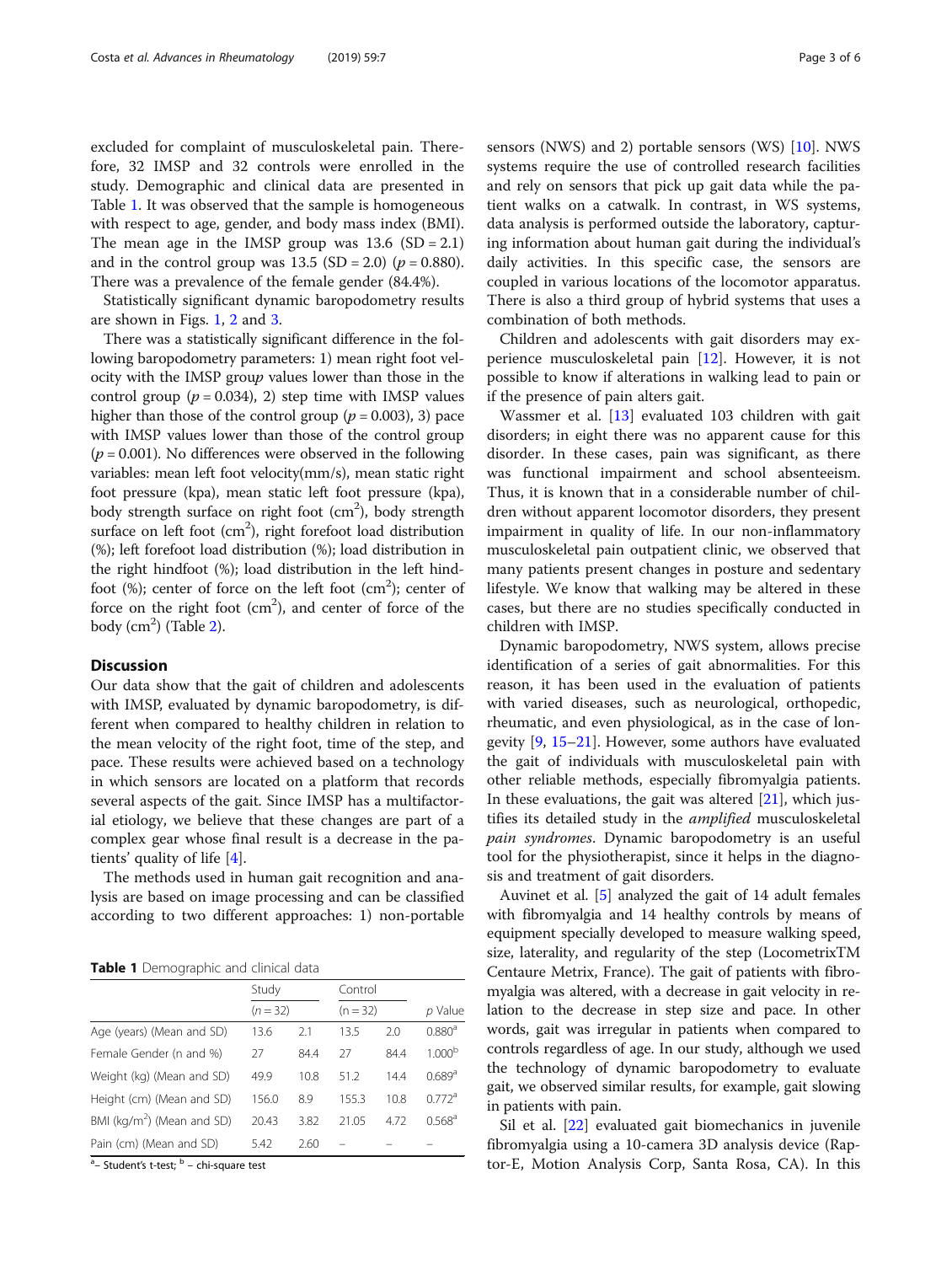<span id="page-3-0"></span>

study, functional gait deficits were observed in 17 female adolescents with juvenile fibromyalgia when compared to 14 healthy controls. In addition, these authors measured isometric strength in lower limbs (Biodex System II equipment, Shirley, NY). Differently from our results, they observed no difference in gait velocity between patients and controls. On the other hand, they observed that the strides were significantly lower in the patient group. The isometric strength in the lower limbs was lower in the patient group, especially in knee flexion and extension and hip adduction. In our study, we did not assess muscle strength. We believe that a specific strength assessment would complement our findings.

Since the prescription of regular physical exercises and aerobic physical activities is part of the treatment of

children and adolescents with IMSP [[6\]](#page-5-0), a deeper understanding of gait is necessary so that these guidelines are more accurate and appropriate to the characteristics of each patient.

Pain often leads to inertia and slower movement. The antalgic postures are common, with muscular compensations and with the inadequate use of the joints in the movement, generating tiredness and fatigue. These compensations manifest themselves as abnormal gait patterns and are invariably less efficient and more expensive in energy expenditure than normal mechanisms [[23](#page-5-0)].

However, the prescription of physical activities for patients with musculoskeletal pain is consecrated in current literature [[6,](#page-5-0) [24\]](#page-5-0). In our daily practice, we follow these guidelines and we also encourage patients.

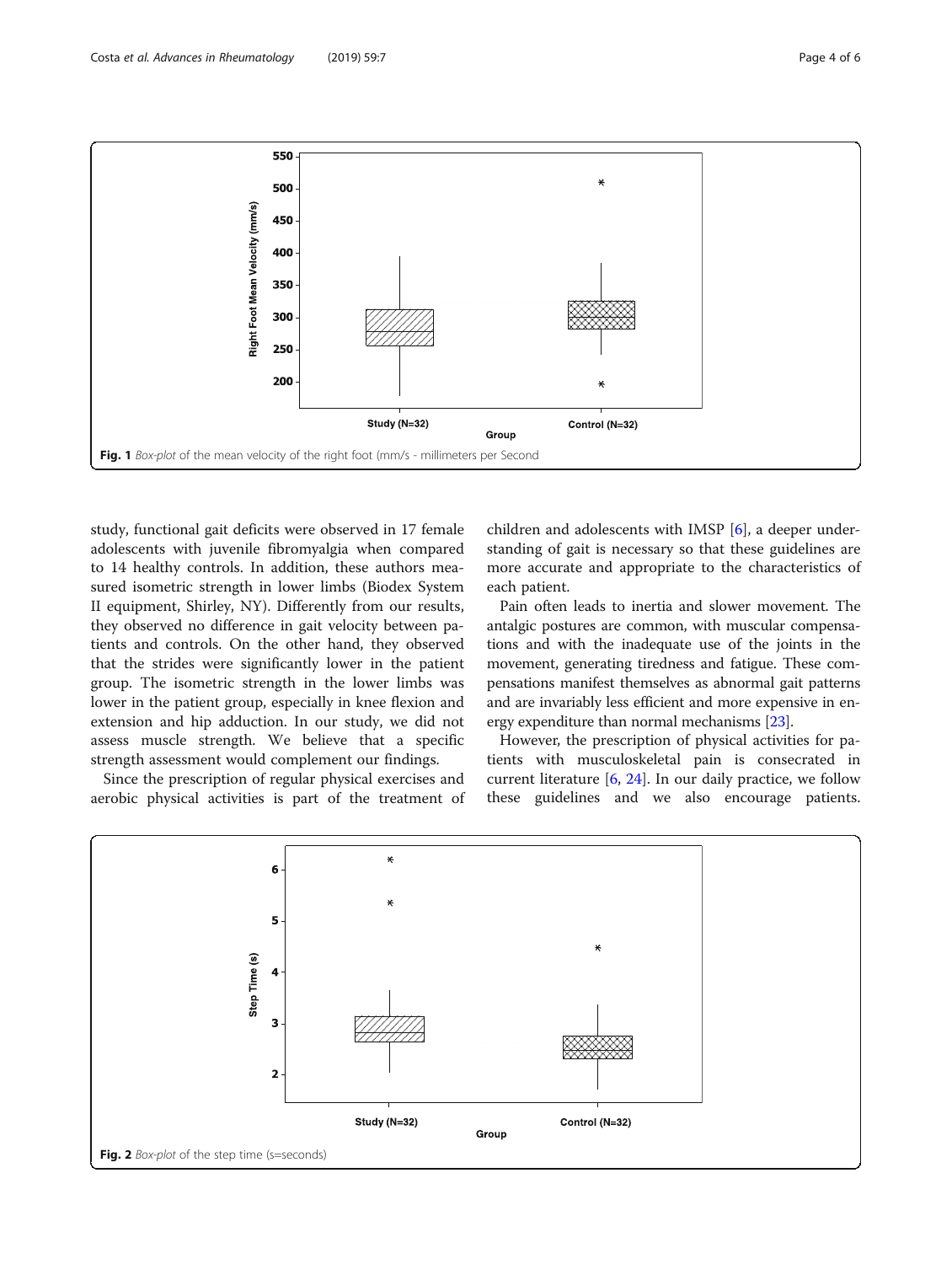<span id="page-4-0"></span>

Table 2 Mean baropodometry parameters of patients with idiopathic musculoskeletal pain and healthy controls

|                                                  | Study<br>$(n = 32)$ |      | Control<br>$(n = 32)$ |      | P value  |
|--------------------------------------------------|---------------------|------|-----------------------|------|----------|
| Variables                                        |                     |      |                       |      |          |
| Mean velocity of the right foot<br>$(\# mm/s)$   | 284.40              | 54.1 | 311.10                | 54.5 | $0.034*$ |
| Mean velocity of the left foot<br>$(\# mm/s)$    | 286.10              | 44.8 | 309.50                | 53.3 | 0.063    |
| Step time (# s)                                  | 3.00                | 0.83 | 2.56                  | 0.51 | $0.003*$ |
| Pace (# steps/second)                            | 1.41                | 0.19 | 1.56                  | 0.2  | $0.001*$ |
| Right static mean pressure<br>(# kpa)            | 37.30               | 12.4 | 35.30                 | 12.1 | 0.517    |
| Left static mean pressure (# kpa)                | 40.10               | 8.1  | 38.60                 | 10.5 | 0.519    |
| Right body strength surface<br>$(\# cm^2)$       | 81.50               | 17.5 | 87.40                 | 13.9 | 0.135    |
| Left body strength surface<br>$(\# cm^2)$        | 84.20               | 16.4 | 87.10                 | 16.7 | 0.478    |
| Right forefoot load<br>distribution (%)          | 19.20               | 5.1  | 20.20                 | 5.2  | 0.432    |
| Left forefoot load distribution (%)              | 21.80               | 5.1  | 20.30                 | 4.9  | 0.250    |
| Load distribution in the right<br>hindfoot (%)   | 27.30               | 5.9  | 27.30                 | 7.8  | 0.999    |
| Load distribution in the left<br>hindfoot (%)    | 31.70               | 7.8  | 32.10                 | 7.2  | 0.826    |
| Center of force of the right foot<br>$(\# cm^2)$ | 2.03                | 2.89 | 3.61                  | 5.09 | 0.888    |
| Center of force of the left foot<br>$(\# cm^2)$  | 1.52                | 2.04 | 3.09                  | 5.44 | 0.417    |
| Mean center of force of the<br>body (# $cm2$ )   | 4.68                | 4.04 | 5.99                  | 6.57 | 0.727    |

 $mm/s$  millimeters per second, s seconds, Kpa kilopascoal,  $cm<sup>2</sup>$  square centimeter Mann-Whitney test, #

 $*$   $p$  < 0.05

However, before prescribing physical activity, we firstly have as a therapeutic exercise the subjective evaluation of gait, followed by a training, motivating the adequacy and distribution of body weight on the lower limbs, in addition to the proper positioning of the head, so that the body is sustained against the action of gravity, thus seeking balance.

To the best of our knowledge, this is the first study to study the gait in children and adolescentes with musculoskeletal pain. The main limitation of our study was the reduced number of patients. To minimize this problem, we selected healthy controls matched by age, gender, nutritional status, school level, and socioeconomic level.

### Conclusions

In our study we observed differences between the gait of children with IMSP and healthy controls according to the dynamic baropodometry. This finding indicates the need for individualized attention to the gait of children with musculoskeletal pain.

#### Acknowledgements

Not applicable.

#### Funding

The study did not received any financial support.

#### Availability of data and materials

The datasets used and/or analyzed during the current study are available from the corresponding author on reasonable request.

#### Authors' contributions

MCC: design of the project, main responsible by ethics approval and data collection. MCC also participated in the data interpretation and writing of the manuscript. JN: design of the project. JN also participated in the data interpretation and writing of the manuscript. HAVO: was co-responsible by data collection and participated in the writing of the manuscript. MTT participated in the data interpretation and writing of the manuscript. CAL participated in the study design, data interpretation, writing of the manuscript and paper submission. All authors read and approved the final manuscript.